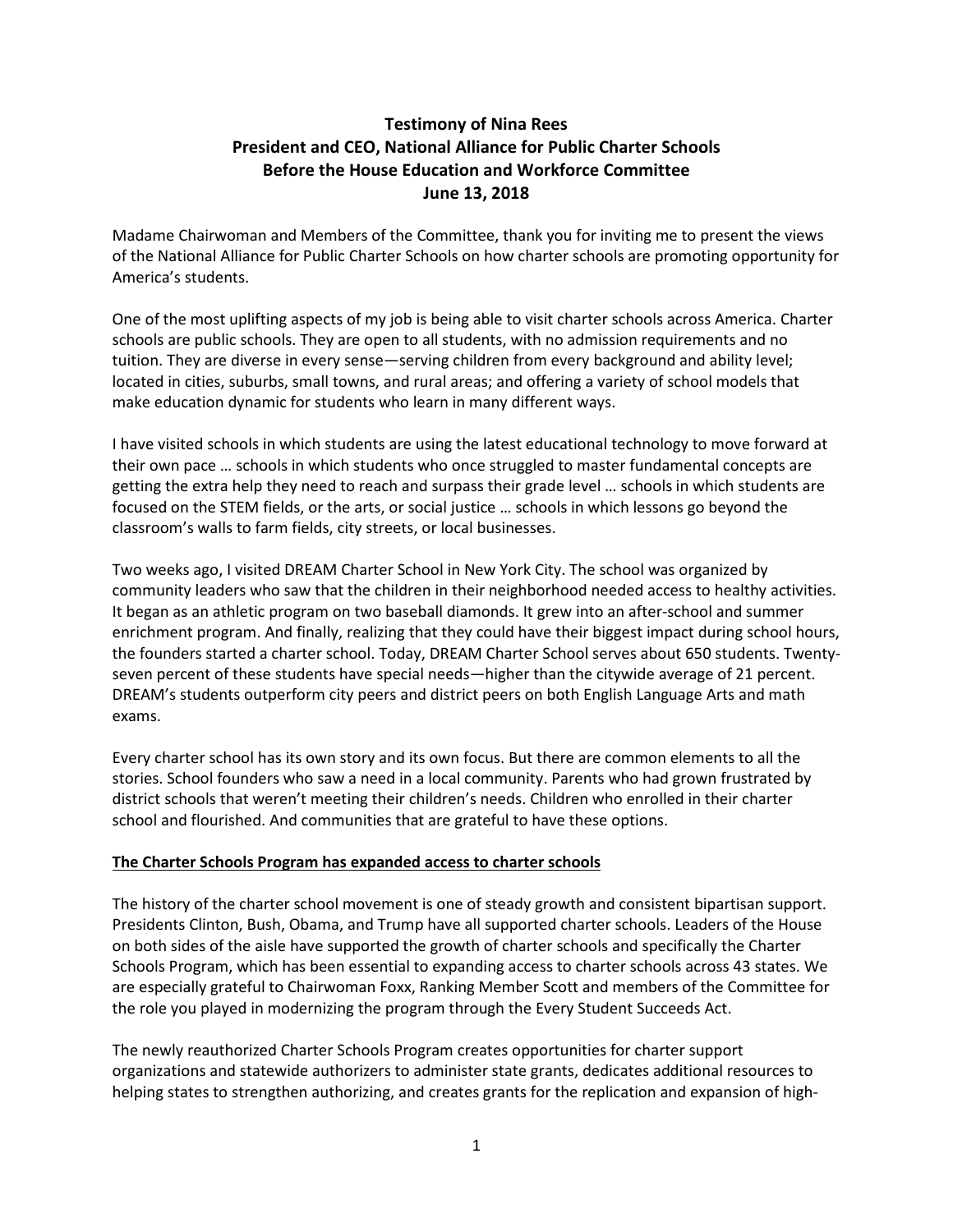quality charter schools. Additionally, recent funding increases, including those appropriated for FY 2017 and FY 2018, will help support the creation of hundreds of additional charter schools serving thousands of students and will provide sorely needed assistance to improve charter school facilities. The National Alliance and the entire public charter school community are grateful that the Congress responded to the successes of charter schools, the unmet demand by families for spaces in high-performing charter schools, and our continuing facilities needs. Families across this country could not be more appreciative.

Since beginning with only a handful of schools in the early 1990s, the charter school sector has grown to encompass more than 7,000 schools serving nearly 3.2 million students today. Between the fall of 2016 and the fall of 2017, more than 300 new charter schools opened across the country, and total enrollment grew by more than 150,000 students. Charter schools now educate 6 percent of K-12 students nationally, with much higher percentages in some communities. Charter schools offer a wide range of programs and curricula, and in particular provide new options to students and families who otherwise might be trapped in lower-performing schools. In a growing number of school districts, charter schools account for a very significant percentage of total enrollment; in the 2016-2017 school year, charter schools enrolled at least 10 percent of students in 208 districts and in 19 districts the proportion goes up to at least 30 percent of students. Charter schools are also more likely than other public schools to enroll students of color, as well as students from low-income families. Simply put, there is no way to view public education today without acknowledging the tremendous contributions charter schools are making to public education.

# **Evidence of charter school quality continues to grow**

Over its 26-year history, the charter school movement has been a leader in innovation, school choice, and education reform. Our schools have led efforts to eliminate achievement gaps, boost graduation rates, and revitalize communities. There is compelling evidence that charter schools are effective. Specifically, a 2015 study by the Center for Research on Education Outcomes (CREDO) at Stanford University, covering 41 urban communities in 22 States, found that:

- Students in urban charter schools gained 40 additional days of learning in math and 28 additional days in reading per year, compared to their peers in non-charter public schools.
- Four or more years of enrollment in an urban charter school resulted in 108 days of additional learning in math and 72 additional days in reading, again compared to traditional public schools.
- In urban charter schools, low-income Hispanic students gained 48 additional days of learning per year in math and 25 additional days in reading, while low-income Black students gained 59 additional days in math and 44 days in reading. Moreover, Hispanic students who were identified as English learners gained 79 additional days in math and 72 in reading.

Other studies, typically looking at a more limited number of schools and students, have also reported very positive findings, including a higher propensity for charter school graduates to attend college, and higher earnings for charter school graduates after high school. Recent research in New York City has also found that the presence of a charter school in a neighborhood can lead to stronger performance at other nearby public schools.

### **Charter schools deliver on the promise of high-quality public education for all**

Charter schools have unquestionably brought better educational opportunities to students who were denied them for too long. Where charter schools are available, students no longer have their academic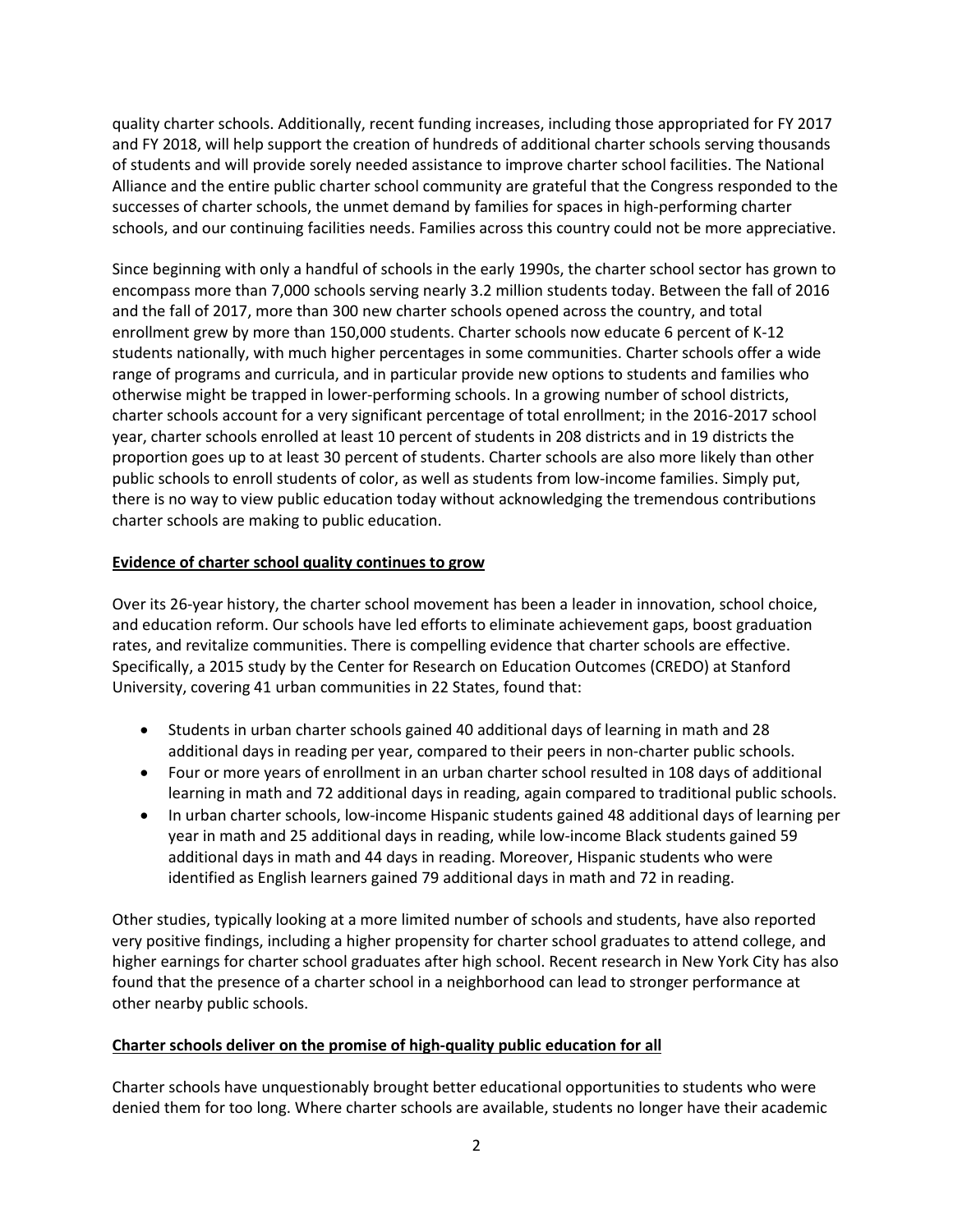options limited by their zip code. And a growing number of charter schools are making diversity an essential part of their design, alongside academic excellence.

Some of the best-known of these diverse-by-design charter schools are DSST Public Schools in Denver. DSST serves 5,300 students across 13 schools. These STEM-focused schools are open-enrollment, not magnet schools, and their mission is to eradicate educational inequity by preparing students from every background for success in the 21st century. Over the past decade, 100 percent of DSST graduates have earned acceptance into 4-year colleges and universities.

DSST has succeeded because visionary school founders and dedicated teachers have made the school a sought-after choice for families throughout Denver. It has also succeeded because the local school district has embraced DSST as a partner in its effort to provide a high-quality education to all students. While many school districts across the country have viewed charter schools with distrust, Denver has been a model of district-charter collaboration. In Denver and a handful of other cities—San Antonio, Indianapolis—local leaders have focused less on what *kind* of public school students attend, and instead on making high-quality public school options accessible to as many students as possible.

This is precisely why inspired individuals began creating charter schools more than 25 years ago—to reinvigorate public education with new ideas for learning, empowering educators to take what they saw working and expand it to serve more students. If you ask any charter school leader in America to share what works in their school, they will be happy to do so. They'll even tell you what's not working. The charter school movement strives to keep making public education better for all students, pursuing innovation, sharing what we know, and learning from others who have wisdom to share.

Charter schools thrive where they have the freedom to innovate, to be flexible, to pursue diverse ways of teaching, and to respond to the needs of students rather than the mandates of bureaucracies. And charter schools thrive where they are held to high standards. Accountability is a central value of charter schools, and the National Alliance has taken a leadership role in promoting quality throughout the sector and improving shortcomings where they exist. We know that for public school choice to be truly meaningful, public school choices must be high-quality. In addition to being answerable to policymakers and authorizers, charter schools are also held accountable to parents. As schools of choice, charter schools must continuously earn the confidence of parents and caregivers who want the best for their children.

#### **The challenge of meeting parental demand for charter schools**

Charter schools work hard to engage parents, always recognizing that the most effective recruitment strategy is the success of our students and graduates. Recent surveys indicate that an estimated 4.8 to 5.3 million additional students would attend a charter school if space were available in a convenient location. That means millions of American families are now settling for schools that are less than what they want for their children. And far too many of these students are stuck in schools so dreadful that members of this Committee would not accept them as adequate for their own children or grandchildren.

The need for more charter school options is particularly acute in rural areas and tribal lands. But even in our largest cities, where charter schools have their largest presence, some neighborhoods have no access to charter schools.